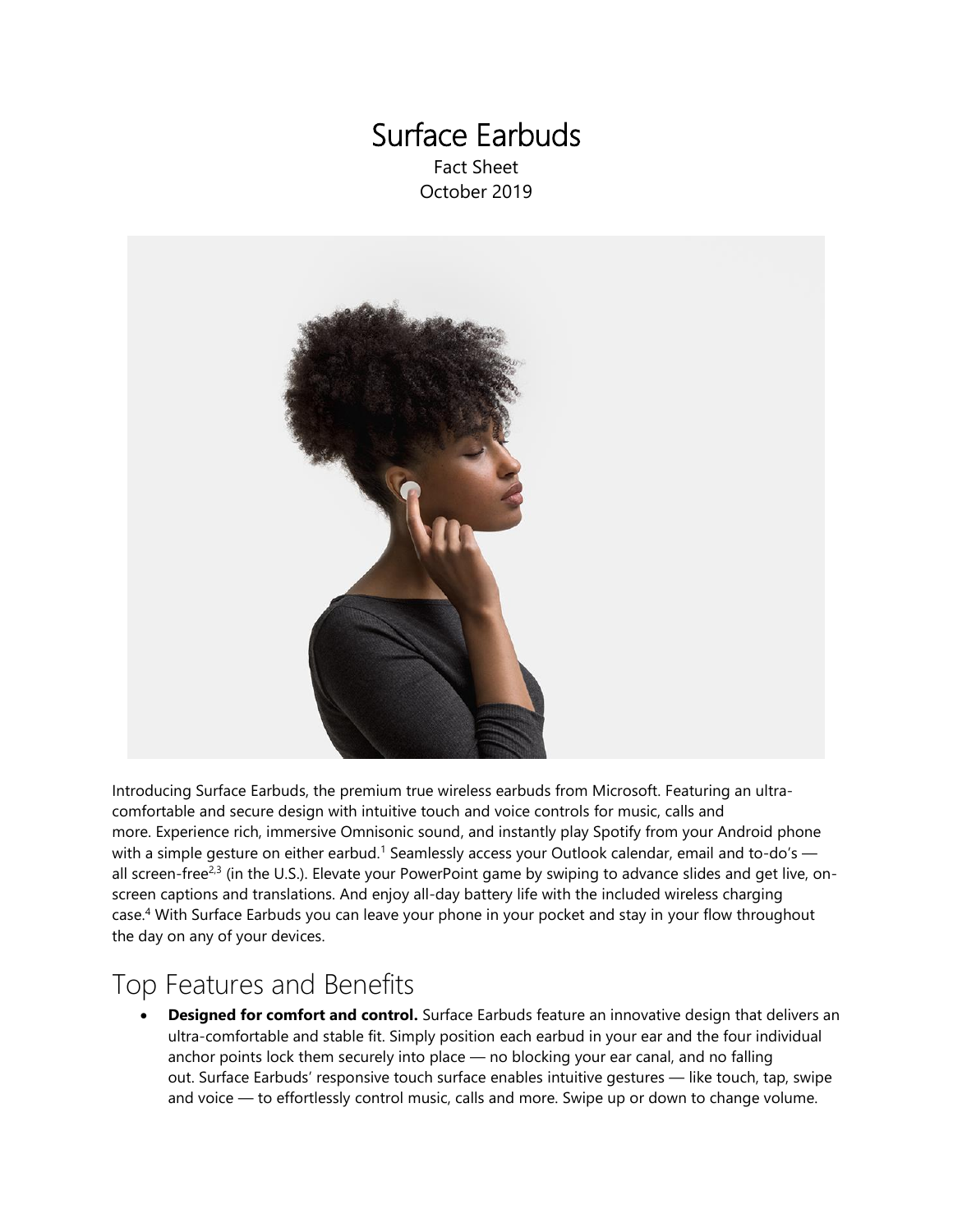Swipe back or forward to change tracks. Double tap to pause music and make calls. Or touch and hold to activate your personal digital assistant.

- **Premium sound for music and calls.** Surface Earbuds feature the Surface Omnisonic sound profile — with custom-designed drivers and precision tuning inspired by listening to the world's best live music venues and most advanced audio equipment, delivering an audio experience that's rich, immersive and crystal clear. Instantly play Spotify from your Android phone with a simple gesture on either earbud<sup>1</sup>. Be heard loud and clear with two advanced microphones in each earbud that block out background noise while amplifying your voice.
- Screen-free control of your day. Surface Earbuds integrate seamlessly with Office 365<sup>2,3</sup>. Simply touch and hold on either earbud to manage your Outlook calendar, listen and reply to email, and capture to-do's (U.S. only). Plus get assistance from Cortana<sup>3</sup> or your preferred digital assistant  $$ screen-free. Elevate your PowerPoint skills with live captions and subtitles on-screen, including translation into one of 60+ languages for more accessible presentations. Swipe to advance slides and talk rather than type with dictation in Office apps.
- **All-day battery.** With up to 24 hours of battery life<sup>4</sup> eight hours per single charge, with additional charges in the case — you're free to listen and get productive anywhere, any time.

| <b>Dimensions</b>   | Each earbud: 0.98" (25 mm) x 0.75" (19 mm)<br>Charging case: 2.93" (75 mm) x 1.28" (32 mm) x 0.98" (25 mm)                                |
|---------------------|-------------------------------------------------------------------------------------------------------------------------------------------|
| Weight              | Each earbud: 7.2 q<br>Charging case: 40 g                                                                                                 |
| Exterior            | Color: Glacier                                                                                                                            |
| Frequency response  | 20 - 20 kHz                                                                                                                               |
| Microphone          | Two microphones per earbud                                                                                                                |
| Speaker             | 13.6mm driver                                                                                                                             |
| <b>Battery life</b> | Up to 24 hours battery with included charging case $4$<br>(up to eight hours of continuous listening with additional charges in the case) |
|                     | A 10-minute charge provides up to one hour of battery life.                                                                               |
| Cord                | USB-A to USB-C™ cord (1 meter)                                                                                                            |
| Audio codecs        | SBC and aptX                                                                                                                              |
| Waterproof rating   | IPX4                                                                                                                                      |
| Compatibility       | Windows 10, Android 4.4, iPhone 5, iOS9, Bluetooth 4.1/4.2                                                                                |
| Controls            | Touch, tap, swipe, voice                                                                                                                  |
| In the box          | Two Surface Earbuds<br>Charging case<br>Three pairs of silicone ear tips<br>USB-C™ to USB-A cable                                         |

# Technical Specifications